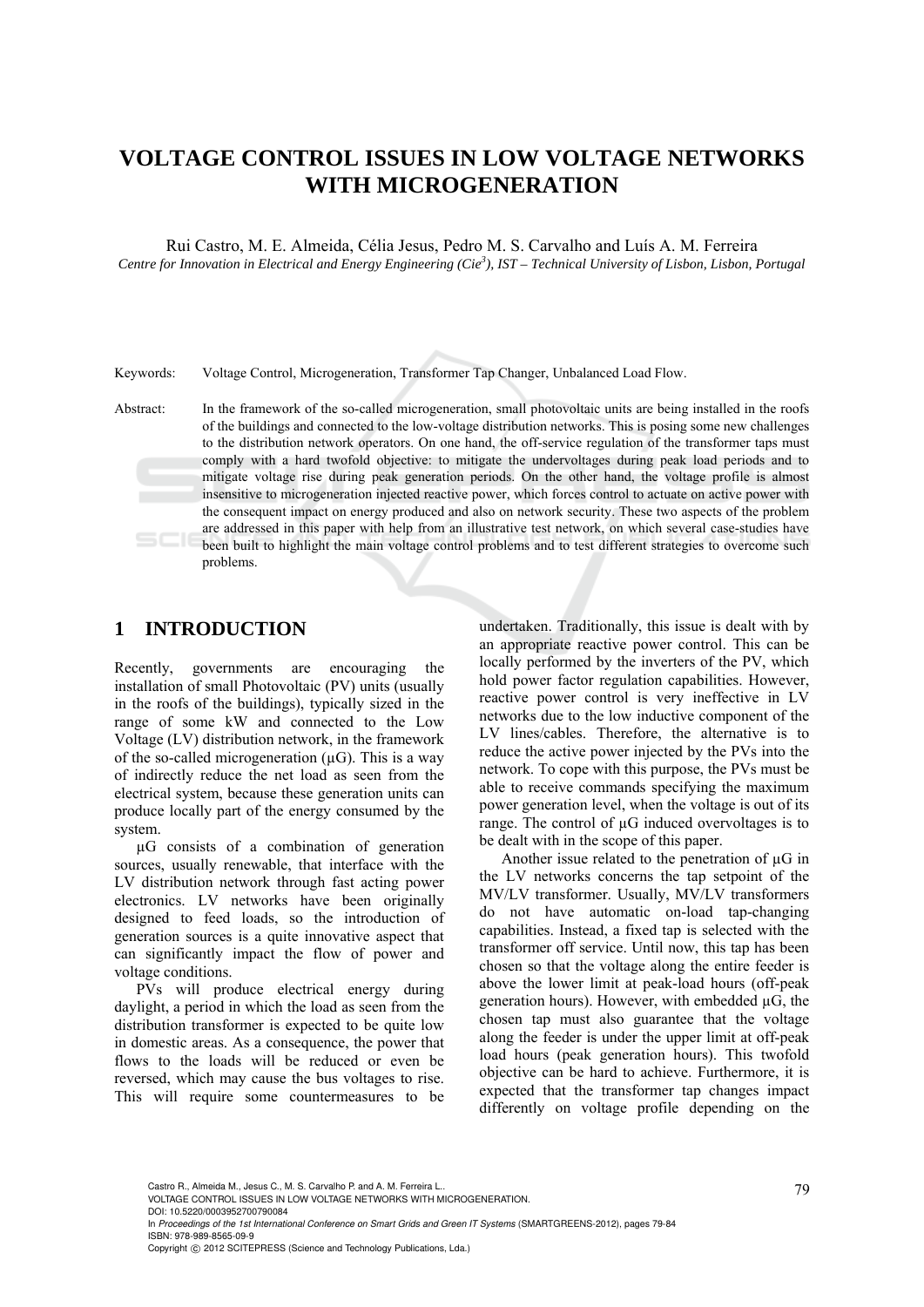elasticity of the loads and on the existence of connected µG. The topic related to the impact of MV/LV transformer tap changes is also addressed in the paper.

The paper has been organized in case studies based on the same test network. Case-studies have been built with the aim of illustrating voltage control problems in LV networks with µG and the effectiveness of the proposed solutions to those problems.

## **2 NETWORK MODEL**

As LV networks are close to end-consumers, load unbalance can be significant. Most small consumers are single-phase consumers and therefore return neutral currents can be high.

Sometimes neutral currents are even higher than phase currents (Chen, 2001). Neutral currents depend on the neutral earthling system in use, which changes from utility to utility and from country to country (Meliopoulos, 1998).

Several neutral earthling options are available. These are usually designated by TN, TT and IT earthing systems. The TN basic system is commonly used in Europe and is characterized by the transformers' neutral being earthed and the electrical load frames being connected to the neutral.

Usually, for TN earthing systems, the earthing impedance of the load frames grounding is high enough to consider that all neutral current flows back to the transformer, i.e., that the current through the load earthing impedances is negligible during normal operation. In such case, the system can be well represented by a four-wire circuit (3-phases and neutral) instead of a five-wire one (Chen, 2001); (Ciric, 2003).

There is a scarce knowledge of the behaviour of the LV distribution network in presence of concurrent unbalanced generation and loads (Chindriş, 2007); (Carvalho, 2008); (Thomson, 2007). The multidimensional stochastic dependence structure of the joint behaviour of the generation and load can be very complex to model. In this paper, we assess the behaviour of unbalanced LV networks for fixed load/generation profiles and variable load-tovoltage elasticity with the so called three-phase, four-wire, unbalanced power flow (Monfared, 2006); Ciric, 2003); (Teng, 2002).

## **3 MITIGATION OF INDUCED OVERVOLTAGES WITH POWER CONTROL**

A small test network is used to get insight into the voltage control problems caused by the injection of µG into the radial LV networks. The test network is a 5 bus network as depicted in Figure 1.



Figure 1: One-line diagram of the test network.

An unbalanced load flow study is carried out in the following conditions: (*i*) the four cables are equal with  $R/X = 10$ ; *(ii)* the voltage in bus 1 is considered constant and equal to 1.05 pu; (*iii*) the loads were modelled as "constant current" (elasticity equal to 1); (*iv*) the operating point is unbalanced, the load complex power being presented in Table 1 (active power negative values correspond to  $\mu$ G).

Table 1: Unbalanced load profile,  $S_{RST}$ , for the 5 bus test network.

| Bus |                                                                         |  |
|-----|-------------------------------------------------------------------------|--|
|     | $\left  S_{R(pu)} \right $ 0.10+j0.05 0.10+j0.05 0.20+j0.15 -0.25+j0.05 |  |
|     | $S_{S(pu)}$ 0.10+j0.05 0.00+j0.15 -0.20+j0.05 0.05+j0.00                |  |
|     | $S_{T(pu)}$ 0.05+j0.05 -0.20+j0.05 0.05+j0.01 0.10+j0.05                |  |

#### **3.1 Base-case**

The base-case load-flow results are presented in Figure 2.



Figure 2: Voltage at the three phases (R, S, T) and at the neutral for the base case.

From Figure 2 one can observe that the voltage profile is high, namely in the phases and busbars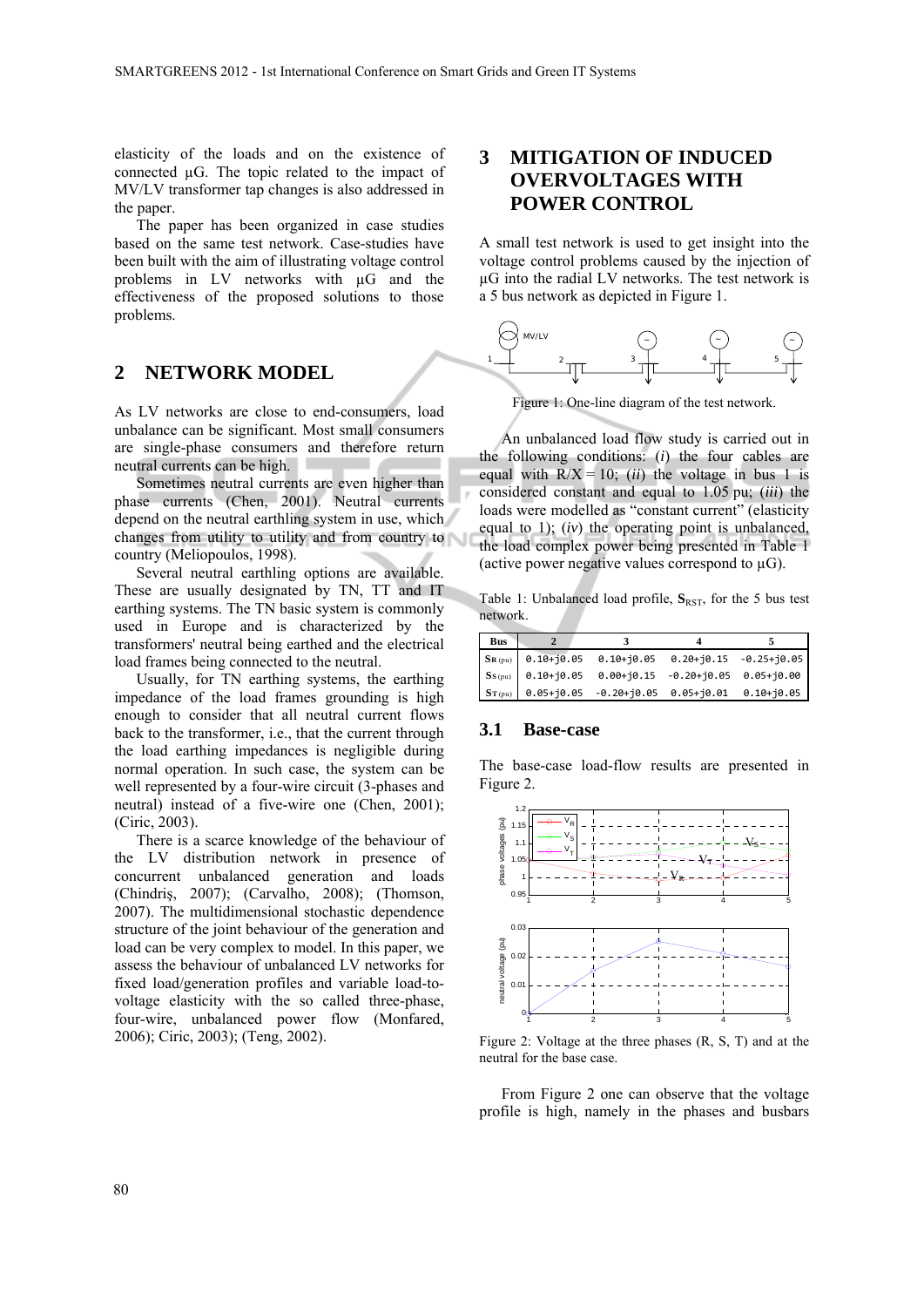where the  $\mu$ G is connected (V<sub>3T</sub>, V<sub>4S</sub>, V<sub>5R</sub>). For instance, in busbar 4, phase S, the voltage is higher than 1.1 pu. The unbalance is noticeable as the neutral voltage magnitude is significant.

In order to improve the voltage profile, the control system features of the µGs may be used, namely its capability to regulate reactive power.

### **3.2 Case 1: Reactive Power Control**

This case-study concerns the effects of controlling µG#4 (connected in phase S) in order that it absorbs reactive power with tg( $\phi$ )=0.4. Figure 3 shows the unbalanced load flow results for case-study 1.



Figure 3: Voltage at the three phases (R, S, T) and at the neutral for case-study 1.

We can see that the improvement is marginal: the voltage  $V_{4S}$  is now about 1.09 pu, against 1.1 pu before this control action was undertaken. However, voltage  $V_{5R}$ , which was 1.08 pu, is now close to 1.1 pu. The increase in the unbalance of the grid is evidenced by the neutral voltage.

As this control action has shown to be not effective, an alternative is to disconnect the µG. This is to be dealt with in the next section.

#### **3.3 Case 2: On/Off Control**

Case-study 2 is related to the disconnection of µG#4. The obtained results are shown in Figure 4.

As far as busbar 4 is concerned, the consequence is now much more effective: voltage  $V_{4S}$  has dropped to 0.96 pu. Nonetheless, other issues emerged: voltages  $V_{3T}$  and  $V_{5R}$  have risen to 1.1 pu and 1.09 pu, respectively. Globally, the network is more unbalanced, as shown by the neutral voltage.

The next step is to disconnect the  $\mu$ G# 3, which will be performed in case-study 3.



Figure 4: Voltage at the three phases (R, S, T) and at the neutral for case-study 2.

#### **3.4 Case 3: On/Off Cascade**

For case-study 3 (disconnection of  $\mu$ G#3), the obtained results are shown in Figure 5.

As would be expected, the problem associated with busbar 3 was fixed, but the issue now is related to busbar 5, whose voltage has increased to 1.13 pu. It should be pointed out that the unbalance of the network is even larger than before. In order to obtain an acceptable voltage profile, µG#5 ought to be disconnected. Under these conditions, it could be shown that all busbar voltages would stay below 1.05 pu.

It has been illustrated that by disconnecting a single  $\mu$ G a cascade may occur. Furthermore, it has been shown that µG induced overvoltages are to be mitigated by limiting the active power they can inject in the grid, the reactive power control option being much ineffective.

It would be desirable taking less extreme measures to control voltage. A way of doing so is to shed  $\mu$ G injection in steps instead.



Figure 5: Voltage at the three phases (R, S, T) and at the neutral for case-study 3.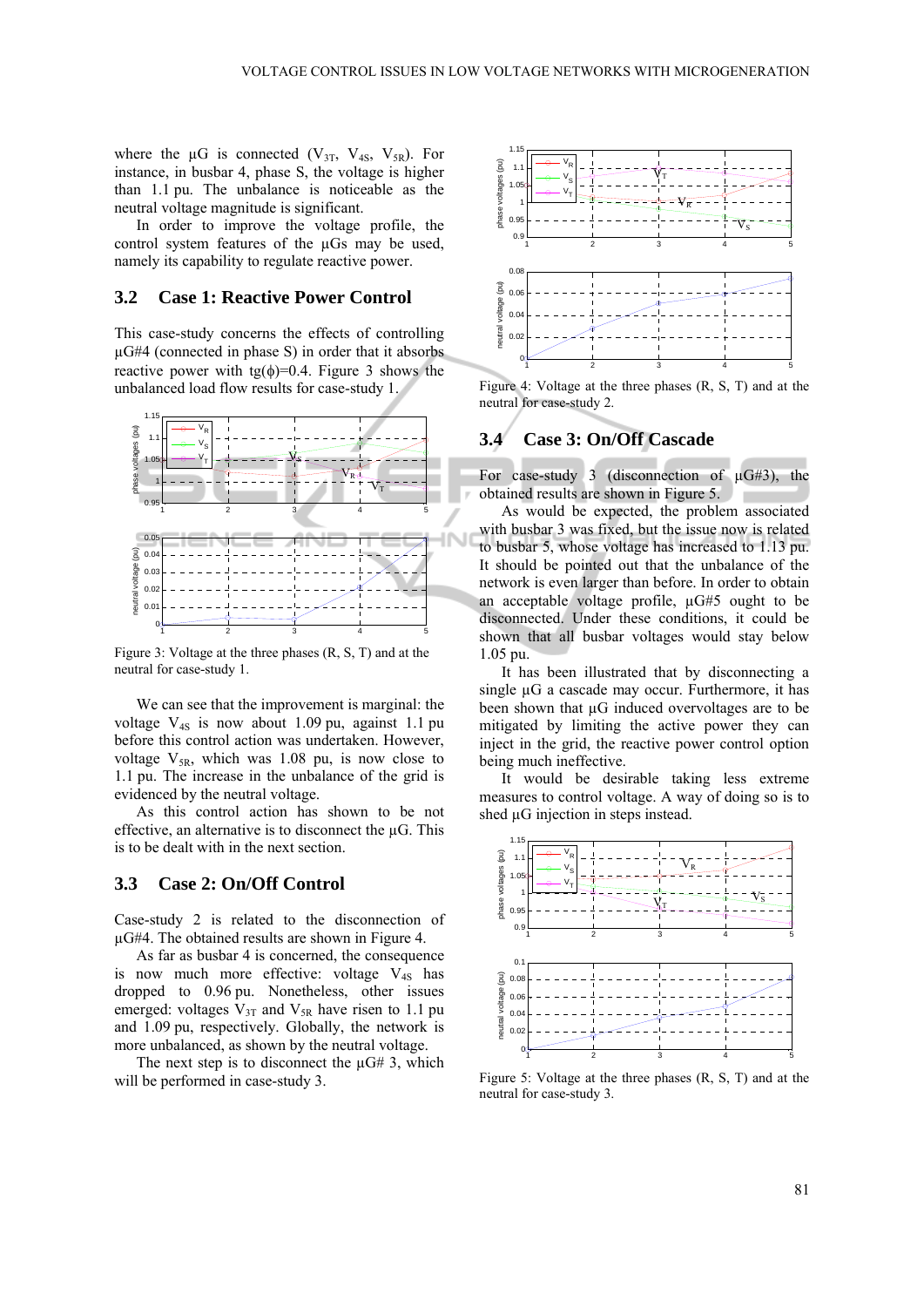#### **3.5 Case 4: Active Power Control**

In this case-study, the control system will issue an order of cutting off half of the active power injected in busbar 4, phase S. The unbalanced load flow results for this situation may be analysed in Figure 6.



Figure 6: Voltage at the three phases (R, S, T) and at the neutral for case-study 4. 10

From Figure 6, one can conclude that this more moderated action is enough to obtain an acceptable voltage profile at the distribution network. The voltage  $V_{4S}$  is equal to 1.03 pu and both the voltages  $V_{3T}$  and  $V_{5R}$  are below 1.1 pu. Under these circumstances, no further corrective action is required.

## **4 VOLTAGE CONTROL USING MV/LV TRANSFORMERS TAP CHANGING**

To illustrate the problems of voltage control using MV/LV transformer tap changers, a similar approach based on case-studies will be followed.

#### **4.1 Case 1: The Effect of Elasticity**

This case-study addresses a peak load situation with unbalanced load and no injection by the  $\mu$ G. The test network is represented in Figure 7, in which  $S_i = 0.525 + j0.1715$  pu for  $i=2, 3, 4$  and 5.



Figure 7: Test network for case-study A; load peak situation.

Power flow results are synthetized in Figure 8 for the phase voltage changed induced by increasing the voltage set-point of the transformer. This Figure shows the maximum ( $\Delta V_{\text{max}}$ ) and minimum ( $\Delta V_{\text{min}}$ ) bus voltage variation when the tap of the MV/LV transformer changes from 1.05 pu to 1.075 pu. This study was carried out for two types of load elasticity: 2 (constant impedance) and 0 (constant power).



Figure 8: Maximum and minimum bus voltage variation, when the tap of the transformer changes from 1.05 pu to 1.075 pu; load elasticity: 2 (top) and 0 (bottom); case**study 1. G Y PUBLICATIONS** 

The figure shows that the maximum bus voltage variation follows closely the variation in the transformer tap changer  $(\Delta V_{ref}=0.025 \text{ pu})$ . However, the minimum bus voltage variation does not. If the load elasticity is 2, the minimum bus voltage variation is smaller than the variation in the transformer reference voltage; if the load elasticity is 0, the opposite behaviour is observed.

#### **4.2 Case 2: Elasticity Opposite Effect**

This case-study addresses an off-peak load situation with both unbalanced load and  $\mu$ G. The test network is represented in Figure 9, in which the load was reduced to half the previous value and µG injected power was set equal to two thirds of the previous load. It should be remarked that the generators are absorbing reactive power.



Figure 9: Test network for case-study 2; off-peak load situation with microgeneration.

A summary of the power flow results is depicted in Figure 10 for this case. This Figure shows the maximum ( $\Delta V_{\text{max}}$ ) and minimum ( $\Delta V_{\text{min}}$ ) bus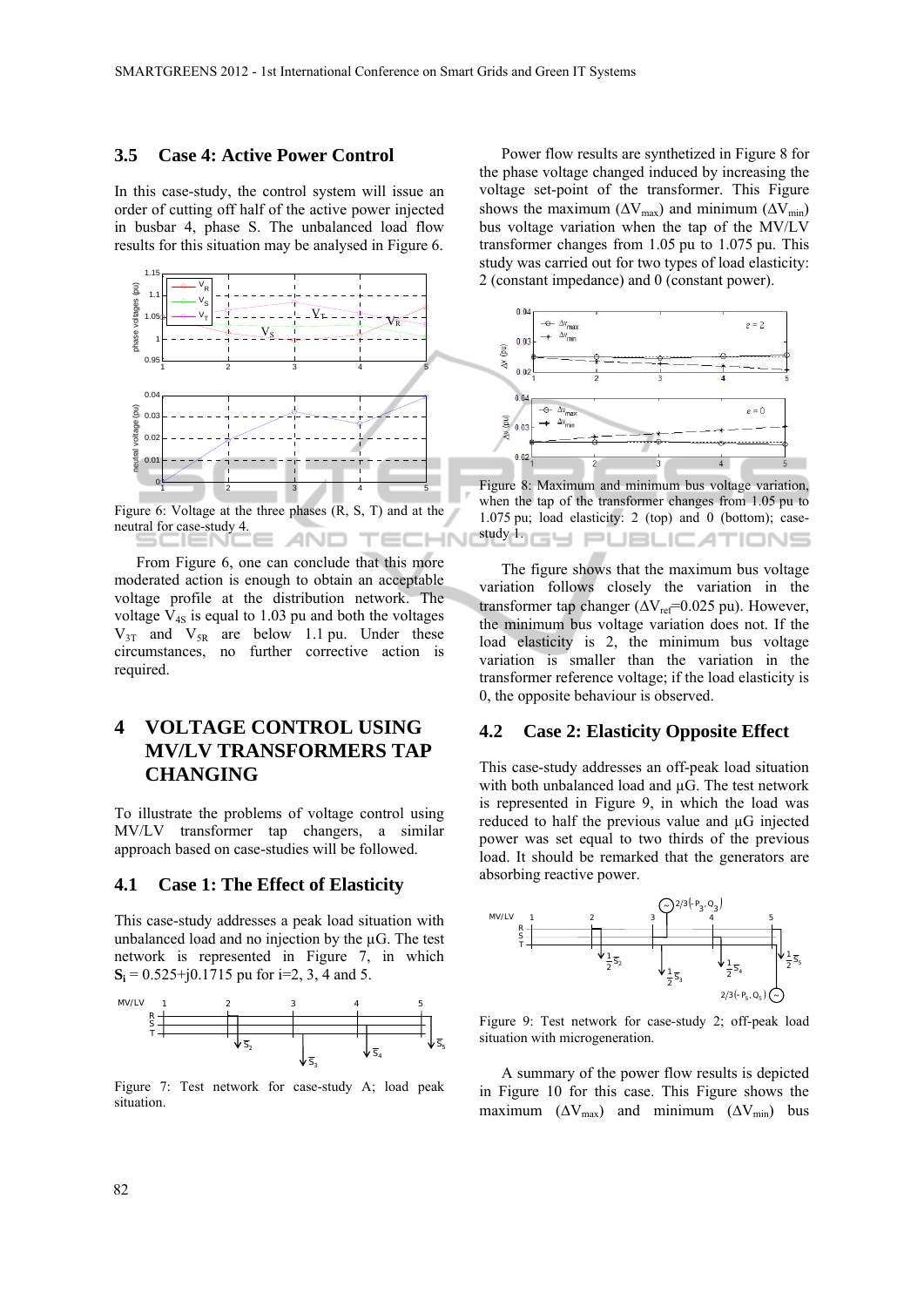voltage variation, when the tap of the transformer changes from 1.05 pu to 1.025 pu. The reduction in the reference voltage set-point  $(\Delta V_{ref} = -0.025 \text{ pu})$  is necessary because overvoltages are expected to occur in this situation. As before, two elasticities were considered.



Figure 10: Maximum and minimum bus voltage variation, when the tap of the transformer changes from 1.05 pu to 1.025 pu; load elasticity: 2 (top) and 0 (bottom); casestudy 2.

From Figure 10, the following conclusions can be undertaken:

- Regardless of the load type, the maximum bus voltage reduction is always smaller than the transformer reference voltage variation.
- For loads with elasticity of 2, the minimum bus voltage variation follows closely the maximum bus voltage variation.

• For loads with zero elasticity, the minimum bus voltage variation is higher than the transformer voltage variation.

The results of cases 1 and 2 allow the conclusion that, in LV networks, changes in the transformer tap may impact the feeder voltages in a way that is hard to predict. The impact in minimum voltages can be either amplified or reduced significantly depending on the elasticity being small or large. This, together with the need to regulate for both high voltages in off-peak periods and low voltage in peak periods, makes tap changing voltage regulation a difficult approach to voltage control in LV networks.

## **5 CONCLUSIONS**

Up to now, it is common knowledge that voltage decreases along the feeders in LV networks, due to the effect of the loads. However, this might not be the case nowadays, with the increasing penetration of small PV generators directly connected to the LV grids. It is expected that the voltage rises in the daylight, when the load is low and the generation is

high. The traditional voltage control method trough proper management of reactive power flow is ineffective, due to the high resistive characteristics of the LV cables/lines. Therefore, active power control is required and the disconnection of PV microgeneration is the straightforward solution. This paper tries to demonstrate that this drastic measure may be avoided, if the PVs are able to receive commands specifying the maximum power generation level, when the voltage is out of its acceptable operation range. In most cases, partial generation shedding may prove effective to control the voltage.

The issue of proper regulation of the taps of the MV/LV transformer is also an important one. This is hard to achieve because it must comply with a twofold conflicting objective: on one hand, it must mitigate the undervoltages during peak load periods and, on the other hand, to control the overvoltages during off-peak load periods. Furthermore, it has been shown in the paper that transformer tap changes effects are difficult to predict because they depend on the load elasticity. This makes tap changing voltage regulation a difficult approach to voltage control in LV networks.

### **ACKNOWLEDGEMENTS**

This work was partially supported by EDP Distribuição via the InovGrid project.

## **REFERENCES**

- Monfared, M., Daryani, A. M., Abedi, A. M., 2006. Three Phase Asymmetrical Load Flow for Four-Wire Distribution Networks, *2006 IEEE PES Power Systems Conference and Exposition, (PSCE'06)*, Atlanta.
- Ciric, M., Feltrin, A., Ochoa, L., 2003. Power Flow in Four Wire Distribution Networks – General Approach, *IEEE Transactions on Power Systems*, Vol.16, No.4.
- Teng, J.H., Chang, C.Y., 2002. A Novel and Fast Three-Phase Load Flow for Unbalanced Radial Distribution Systems, *IEEE Transactions on Power Systems*, Vol.17, No.4.
- Chindriş, M., Anderu, A. S., Bud, C., Tomoiaga, B., 2007. The Load Flow Calculation in Unbalanced Radial Electric Networks with Distributed Generation, *9th International Conference on Electrical Power Quality and Utilization*, *(EPQU'2007),* Barcelona.
- Carvalho, P. M. S., Correia, P. F., Ferreira, L. A. M., 2008. Distributed Reactive Power Generation Control for Voltage Rise Mitigation in Distribution Networks,